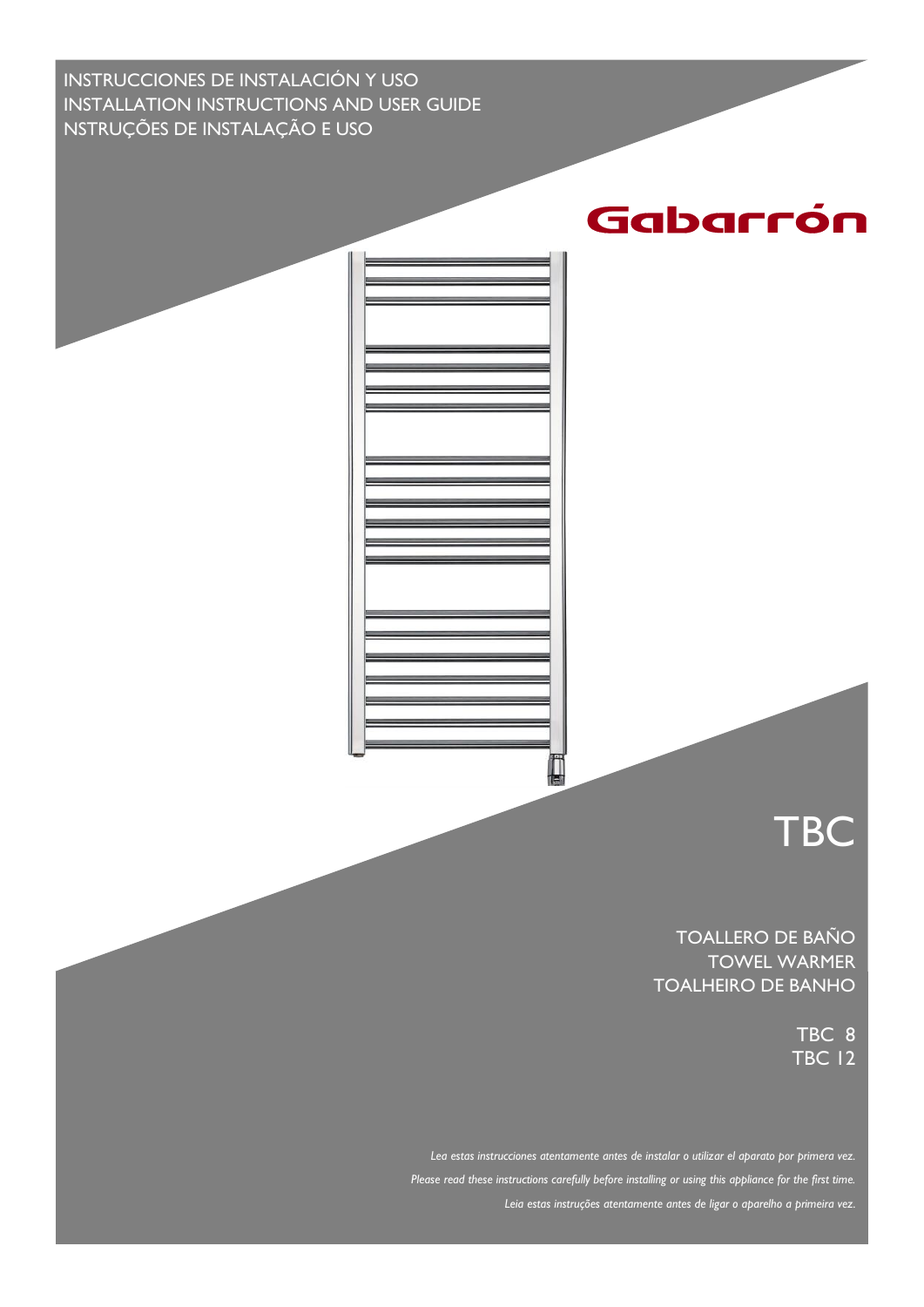# **1. INFORMACIÓN IMPORTANTE**

- La garantía del toallero no cubrirá cualquier daño causado por la no observancia de alguna de estas instrucciones.
- Este manual debe ser conservado y dado a cualquier nuevo usuario.

• Compruebe que el voltaje de la placa de características del toallero coincide con el voltaje de la red donde se va a conectar.

• El uso de estos toalleros está prohibido en presencia de gases, explosivos u objetos inflamables.

• Las superficies del toallero pueden estar calientes. Vigilar a los niños pequeños que pudieran estar en las proximidades del aparato.

• **ADVERTENCIA: Con el fin de evitar un peligro para niños muy jóvenes, este aparato debería instalarse de manera que el rail calentado más bajo esté al menos 600mm por encima del suelo.**

• Este toallero debe ser desconectado de la red eléctrica antes de efectuar cualquier reparación en su interior.

• El toallero no debe ser instalado justo debajo de una toma de corriente.

• El toallero debe ser instalado de forma que los interruptores u otros controles no puedan ser tocados por una persona que esté usando el baño o la ducha.

• La instalación debe ser efectuada de acuerdo con la legislación eléctrica vigente.

• Conecte la clavija de la manguera a una toma de corriente normalizada y accesible en todo momento.

• El cable de conexión no deberá entrar en contacto con el toallero.

• Si la manguera de conexión de esta unidad se encuentra dañada deberá ser sustituida con el fin de evitar un peligro, por un servicio autorizado por el fabricante, ya que se necesitan herramientas especiales.

• Este toallero debe ser conectado a una buena toma de tierra.

• La presencia de aire, de partículas de humo o polución puede, con el tiempo, oscurecer las paredes y superficies alrededor del aparato.

• Todos los modelos incorporan un dispositivo de seguridad. Éste desconectará el toallero si por alguna razón se sobrecalienta. Si actuara el dispositivo de seguridad el toallero deberá ser reparado por un servicio autorizado por el fabricante.

### **2. INSTRUCCIONES DE INSTALACIÓN**

El toallero está diseñado para funcionar únicamente en posición vertical y fijado a la pared, nunca al techo.

Mantener una distancia libre de 5 cm alrededor del toallero.

La fijación a la pared se realiza mediante los soportes suministrados con el aparato, según el siguiente esquema.



El modo en que deben colocarse los soportes se indica en la secuencia que se detalla a continuación:



#### **3. MODO DE EMPLEO**

El toallero de baño cumple dos funciones muy útiles: por un lado, ha sido concebido como un sistema de calefacción adecuado para baños. Además de esta función, el toallero es apropiado para secar toallas y ropa en cualquiera de las barras transversales que lo forman.

El toallero incorpora un termostato electrónico que controla la temperatura del mismo. Un indicador se ilumina cuando el aparato está funcionando.

Un pequeño mando rotativo permite fijar la temperatura del toallero. Girar el mando del termostato al máximo para calentar el toallero rápidamente, cuando se alcance la temperatura deseada girar lentamente en sentido contrario hasta que el indicador luminoso se apague. En esta posición el toallero mantendrá automáticamente la temperatura seleccionada.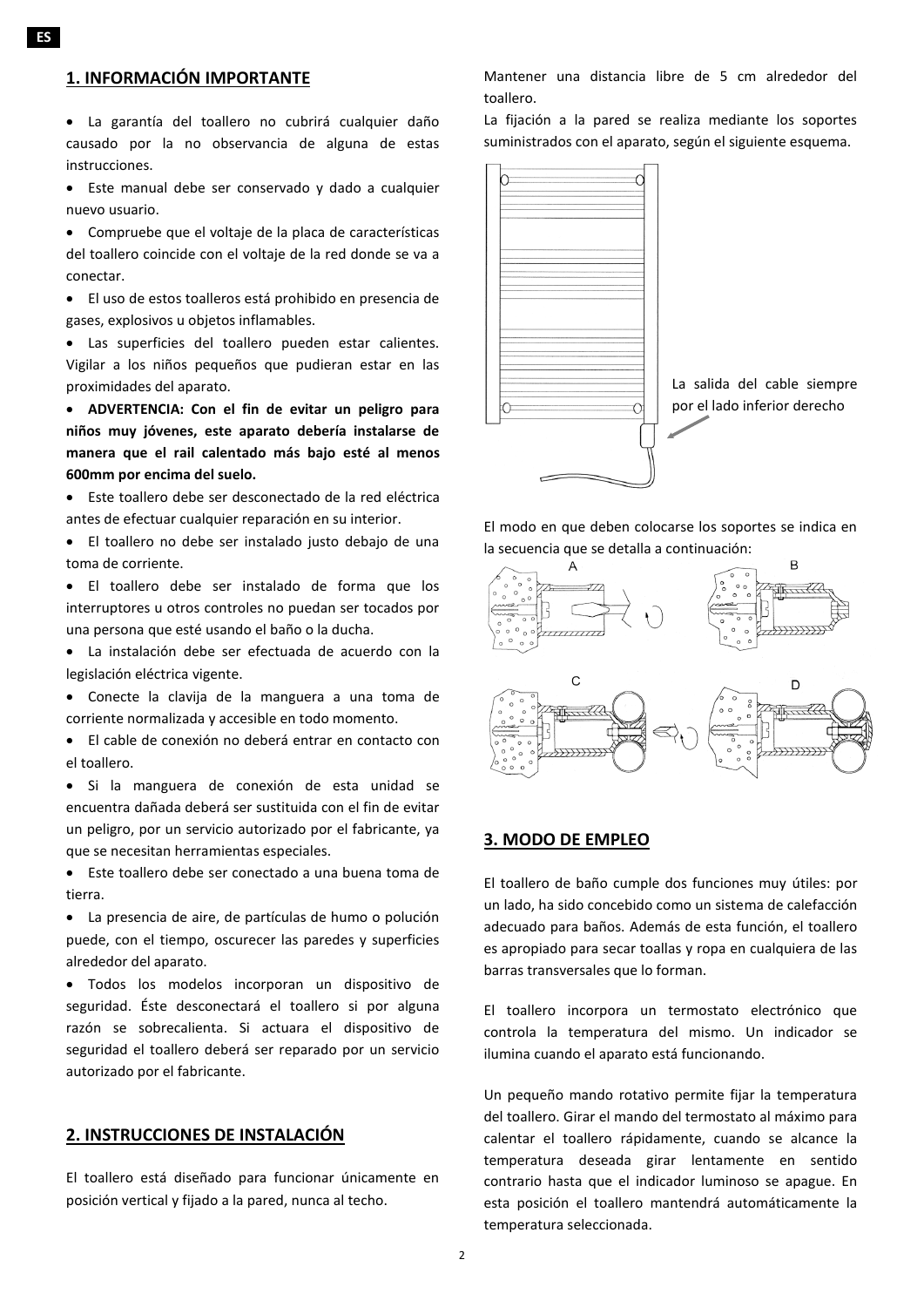### **4. MANTENIMIENTO**

# **5. ESQUEMA ELÉCTRICO**

El toallero no precisa de ningún tipo de mantenimiento especial. Limpie el polvo con un trapo, sólo cuando la unidad esté desconectada y fría. No utilice disolventes ni productos abrasivos.

Este aparato se rellena con una cantidad precisa de fluido especial. Las reparaciones que necesiten la apertura del depósito no deberán efectuarse más que por el fabricante o su servicio postventa, quienes deberán ser avisados en caso de fuga.

Este toallero ha sido fabricado dentro de un sistema de calidad asegurada y conforme a procesos respetuosos con el medio ambiente. Una vez finalizada la vida útil del aparato, llévelo a un punto limpio para que sus materiales puedan ser reciclados de forma adecuada.



Voltaje: 220 – 240 V~ IP 65 F1: fusible limitador 1 F2: fusible limitador 2 Ta: termostato electrónico I: indicador luminoso R: resistencia Modelos: TBC8 (300 W - Cromado) TBC12 (500 W - Cromado)

**ES**



El símbolo en el producto o en su embalaje indica que este producto no se puede tratar como desperdicio normal del hogar. Este producto se debe entregar al punto de recolección de equipos eléctricos y electrónicos para reciclaje. Al asegurarse de que este producto se deseche correctamente usted ayudará a evitar posibles consecuencias negativas para el ambiente y la salud pública, lo cual podría ocurrir si este producto no se

manipula de forma adecuada. Para obtener información más detallada sobre el reciclaje de este producto, póngase en contacto con la administración de su ciudad, con su servicio de desechos del hogar o con la tienda donde compró el producto. Estas disposiciones solamente son válidas en los países miembros de la UE.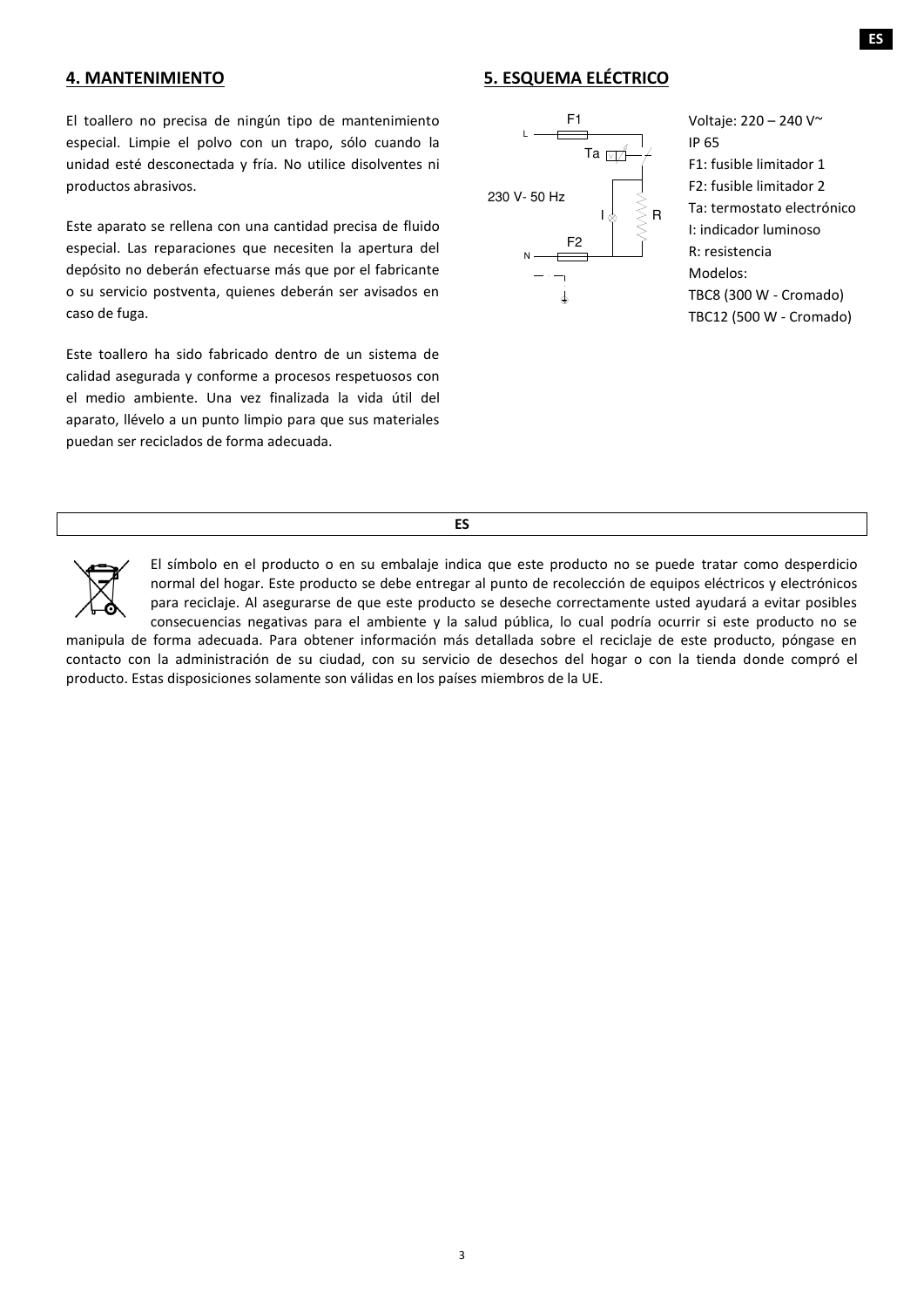### **1. IMPORTANT INFORMATION**

• The warranty of the towel warmer will not cover any damage caused by the non observance of any of these instructions.

• This guide must be kept and given to any new user.

• Please, check that the voltage in the rating label fits the power supply.

• The installation must be carried out in accordance with the current electrical regulations.

• The installation of the towel warmer should be carried out by trained personnel.

• The use of electric towel warmers is forbidden in any area where there is a presence of gases, explosives or inflammable objects.

• The towel warmer should not be installed exactly under an electric outlet.

• The appliance must be installed in such a way that it is impossible for anyone using a bath or shower, to touch the controls.

• The surfaces of the towel warmer can be hot and caution is advised when small children are near the appliance.

• **Warning: In order to avoid a hazard for very young children, this appliance should be installed so that the lowest heated rail is at least 600mm above the ground.**

• If the supply lead of the towel warmer is damaged it must be replaced by service personnel authorized by the manufacturer, since special tools are needed.

• This appliance must be earthed.

• Before carrying out any work inside the appliance, the towel warmer must be disconnected from the electricity supply.

• All the models incorporate a safety device. This will disconnect the towel warmer if for some reason it fails. If the safety device activates the towel warmer will need to be repaired by service personnel authorized by the manufacturer.

• The presence of air particles of smoke, dust and other pollutants could, in time, discolour the walls and surfaces around the towel warmer.

### **2.- INSTRUCTIONS OF INSTALLATION**

The towel warmer is designed to only work in a vertical position and fixed to the wall, never to the ceiling.

A clear distance of 5 cm must be allowed around the towel warmer.

The fixation to the wall is carried out by means of the four supports given with the appliance, according to the following outline.



The towel warmer supports should be placed in sequence as indicated below.



# **3. APPLICATION OF USE**

The bathroom towel warmer has two very useful functions: can be used as heating for bathrooms and can be used to dry towels and clothes.

The towel warmer incorporates an electronic thermostat that controls the temperature of the room. An indicator is illuminated when the apparatus is consuming energy.

A small control allows you to adjust the temperature. By rotating the control of the thermostat to the maximum the towel warmer will heat more quickly, when the required temperature is reached slowly rotate counter clockwise until the luminous indicator goes out. In this position the towel warmer will maintain the selected temperature automatically. Different surface temperatures could arise due to the internal fluid distribution in the towel warmer.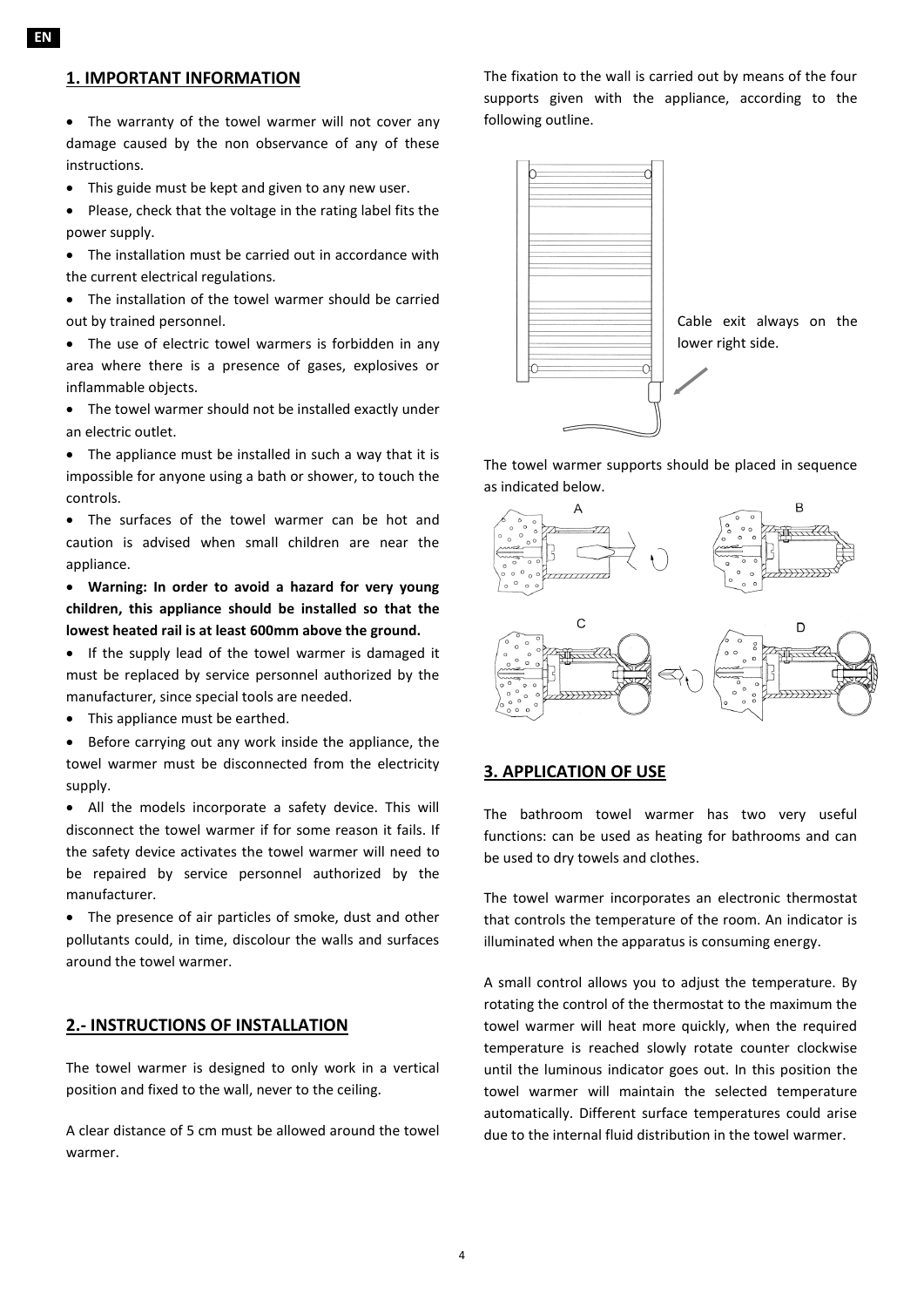#### **4. MAINTENANCE**

The towel warmer doesn't require any type of special maintenance. Clean with a cloth, only when the unit is disconnected and cold. Do not use solvents or abrasive products when cleaning.

The towel warmer is filled with a precise quantity of special fluid. Any repairs that may require the opening of the towel warmer must only be carried out by the manufacturer.

The towel warmer has been manufactured to assured quality and according to processes to protect the environment. Once at the end of the useful life of the appliance, take it to a clean point so that it's materials can be recycled appropriately.

#### **5. WIRING DIAGRAM**





IP 65 F1: fuse 1 F2: fuse 2 Ta: electronic thermostat I: Luminous indicator R: Heating element Models: TBC8 (300 W - Crome) TBC12 (500 W - Crome)

**EN**

The symbol on the product or in its packaging indicates that this product may not be treated as household waste. Instead it shall be handed over to the applicable collection point for the recycling of electrical and electronic equipment. By ensuring this product is disposed of correctly, you will help prevent potential negative consequences for the environment and human health, which could otherwise be caused by inappropriate waste handling of this product. For more detailed information about recycling of this product, please contact your local city office, your household waste disposal service or the shop where you purchased the product. These instructions are only valid in the EU member states.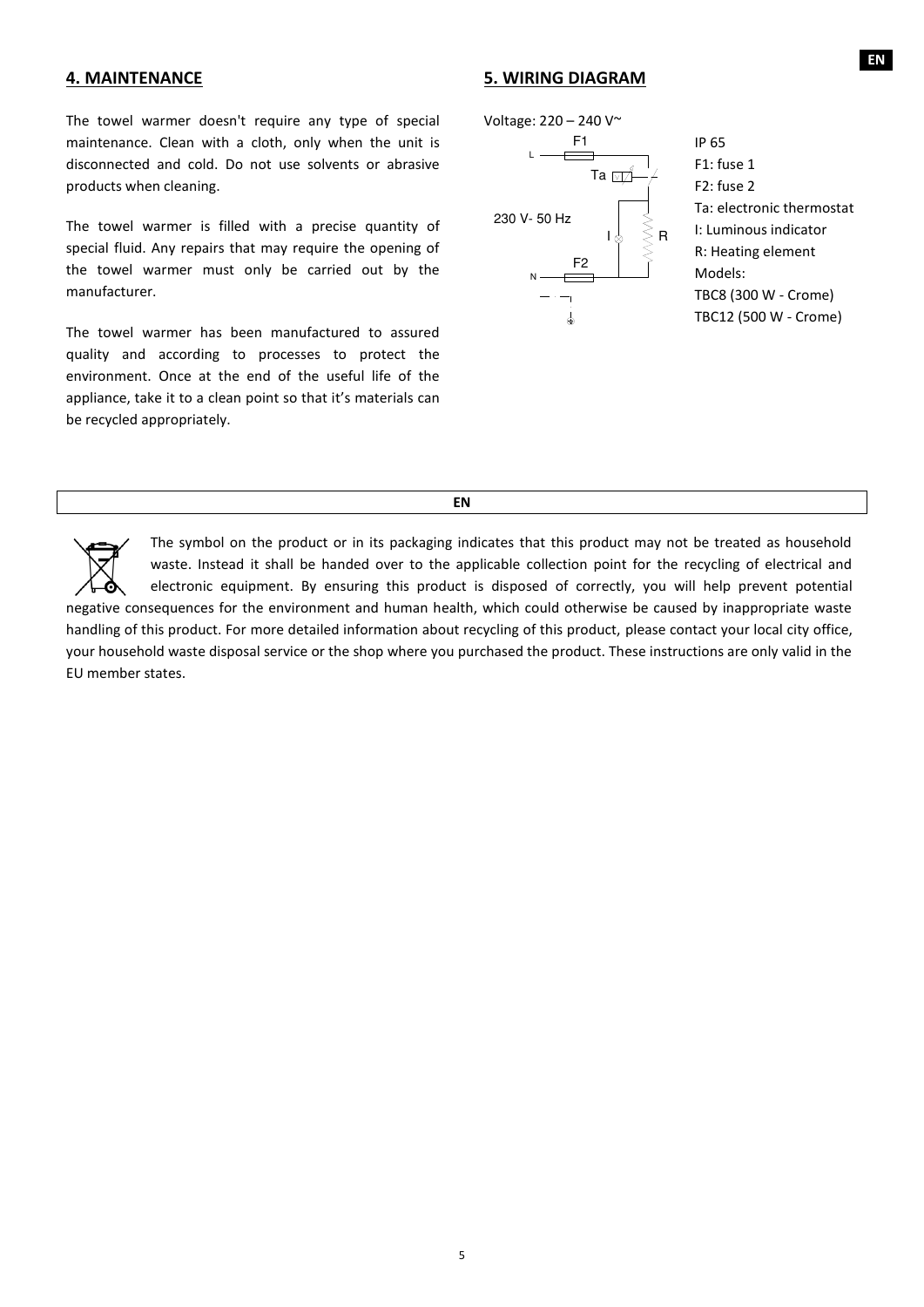# **1. INFORMAÇÕES IMPORTANTES**

• A garantia do toalheiro não cobrirá qualquer dano causado pela não observância de alguma destas instruções.

• Este manual deve ser conservado e dado a qualquer novo utilizador.

• Comprove que a voltagem da placa de características do toalheiro coincide com a voltagem da rede onde se vai ligar.

• O uso destes toalheiros é proibido em presença de gases, explosivos ou objectos inflamáveis.

• As superfícies do toalheiro podem estar quentes. Vigiar as crianças pequenas que puderem estar nas proximidades do aparelho.

• **Aviso: Para evitar um perigo para crianças de tenra idade, este aparelho deve ser instalado para que o trilho menor aquecido é pelo menos 600mm acima do solo.**

• Este toalheiro deve ser desligado da corrente elétrica antes de realizar qualquer reparação no seu interior.

• O toalheiro não deve ser instalado exactamente debaixo de uma tomada de corrente.

• O toalheiro deve ser instalado de forma a os interruptores ou outros controlos não poderem ser tocados por uma pessoa que esteja a utilizar a casa de banho ou o duche.

• A instalação deve ser realizada conforme a legislação eléctrica vigente.

• Ligue a cavilha da mangueira a uma tomada de corrente normalizada e acessível em todo o momento.

• O cabo de ligação não deverá entrar em contacto com o toalheiro.

• Se a mangueira de ligação desta unidade se encontrar danificada deverá ser substituída com o fim de evitar um perigo, por um serviço autorizado pelo fabricante, uma vez que se necessitam ferramentas especiais.

• Este toalheiro deve ser ligado a uma boa tomada de terra.

• A presença de ar, de partículas de fumo ou poluição pode, com o tempo, escurecer as paredes e superfícies em redor do aparelho.

• Todos os modelos incorporam um dispositivo de segurança. Este desligará o toalheiro se por alguma razão sobreaquecer. Se actuar o dispositivo de segurança o toalheiro deverá ser reparado por um serviço autorizado pelo fabricante

# **2. INSTRUÇÕES DE INSTALAÇÃO**

O toalheiro é concebico para funcionar unicamente na posição vertical e fixado à parede, nunca ao tecto.

Manter uma distância livre de 5 cm em redor do toalheiro.

A fixação à parede é realizada mediante os suportes fornecidos com o aparelho, conforme o seguinte esquema.



O modo em que devem ser colocados os suportes é indicado na sequência que se detalha a seguir:



# **3. MODO DE UTLIZAÇÃO**

O toalheiro de banho cumpre duas funções muito úteis: Por um lado, foi concebido como um sistema de aquecimento adequado para casas de banho. Além desta função, o toalheiro é apropriado para secar toalhas e roupa em quaisquer das barras transversais que o formam.

O toalheiro incorpora um termóstato electrónico que controla a temperatura do mesmo. Um indicador iluminase quando o aparelho está a funcionar.

Um pequeno comando rotativo permite fixar a temperatura do toalheiro. Girar o comando do termóstato ao máximo para aquecer o toalheiro rapidamente, quando se atingir a temperatura desejada rodar lentamente no sentido contrário até o indicador luminoso se apagar. Nesta posição o toalheiro manterá automaticamente a temperatura seleccionada.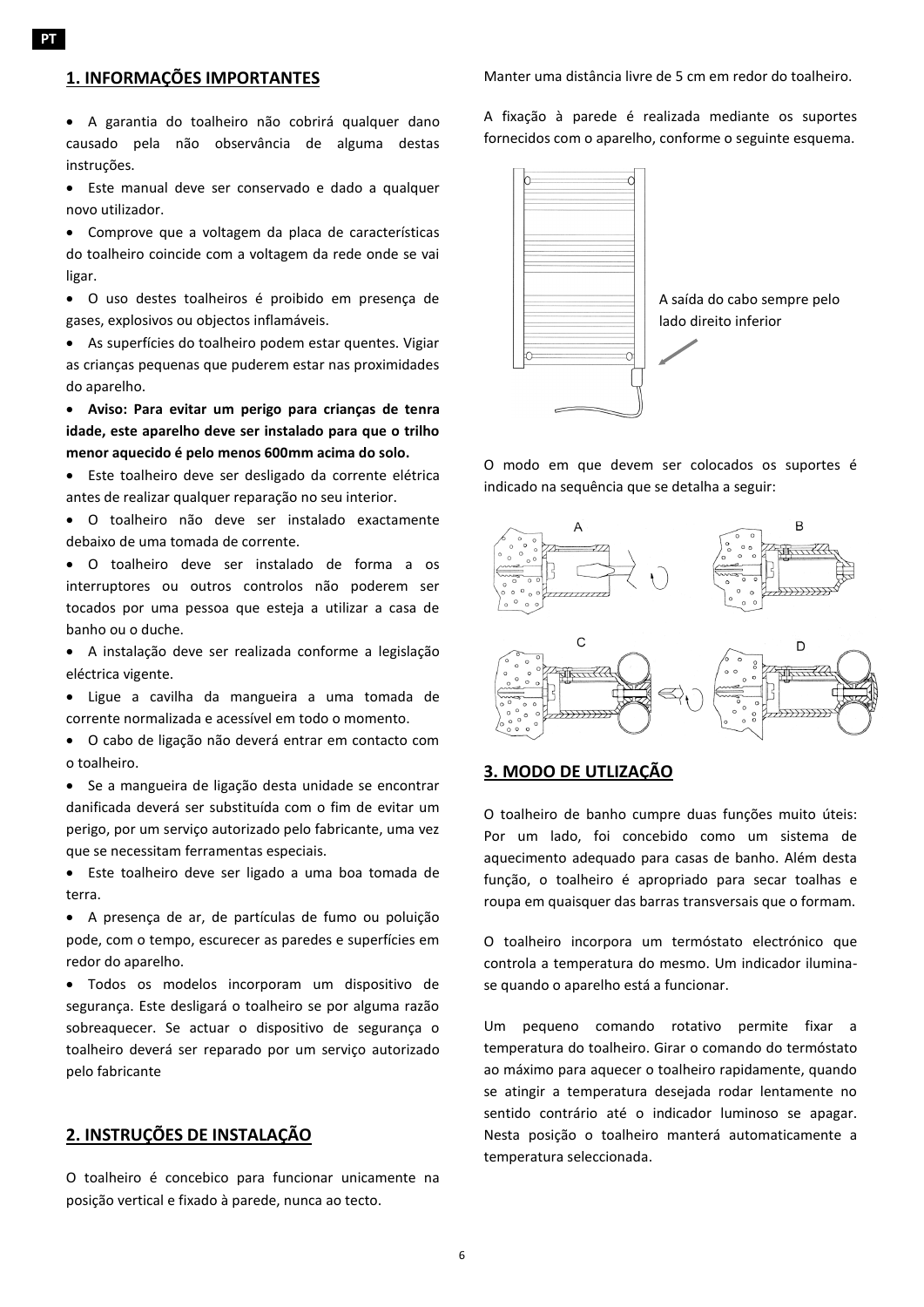# **4. MANUTENÇÃO**

### **5. DIAGRAMA ELÉTRICO**

O toalheiro não precisa de qualquer tipo de manutenção especial. Limpe o pó com um pano, apenas quando a unidade estiver desligada e fria. Não utilize dissolventes nem produtos abrasivos.

Este aparelho é preenchido com uma quantidade precisa de fluído especial. As reparações que necessitem a abertura do depósito apenas deverão ser realizadas pelo fabricante ou pelo seu serviço após venda, que deverão ser avisados em caso de fuga.

Este toalheiro foi fabricado dentro de um sistema de qualidade assegurada e conforme a processos respeitosos com o ambiente. Uma vez finalizada a vida útil do aparelho, leve-o para um ponto limpo para os seus materiais poderem ser reciclados de forma adequada.



Tensão: 220 – 240 V~ IP 65 F1: fusível de segurança 1 F2: fusível de segurança 2 Ta: termostato eletrônico I: indicador luminoso R: resistência Modelos: TBC8 (300 W - Cromado) TBC12 (500 W - Cromado)

**PT**



O simbolo no producto ou na embalagem indica que este produto nâo pode ser tratado como lixo doméstico. Em vez disso, debe ser entregue ao centro de recolha selectiva para a reciclagem de equipamento elétrico e eletrónico. Ao garantir uma eliminaçâo adequada deste produto, irá ajudar a evitar eventuais consequências negativas para o meio ambiente e para a saúde pública, que, de outra forma, poderiam ser provocadas por um

tratamento incorrecto do produto. Para obter informaçôes mais pormenorizadas sobre a reciclagem deste produto, contacte os serviços municipalizados locais, o centro de recolha selectiva da sua área de residência ou estabelecimenteo onde adquiriu o produto. Este regulamento só é valido no paises da Uniâo Europeia.